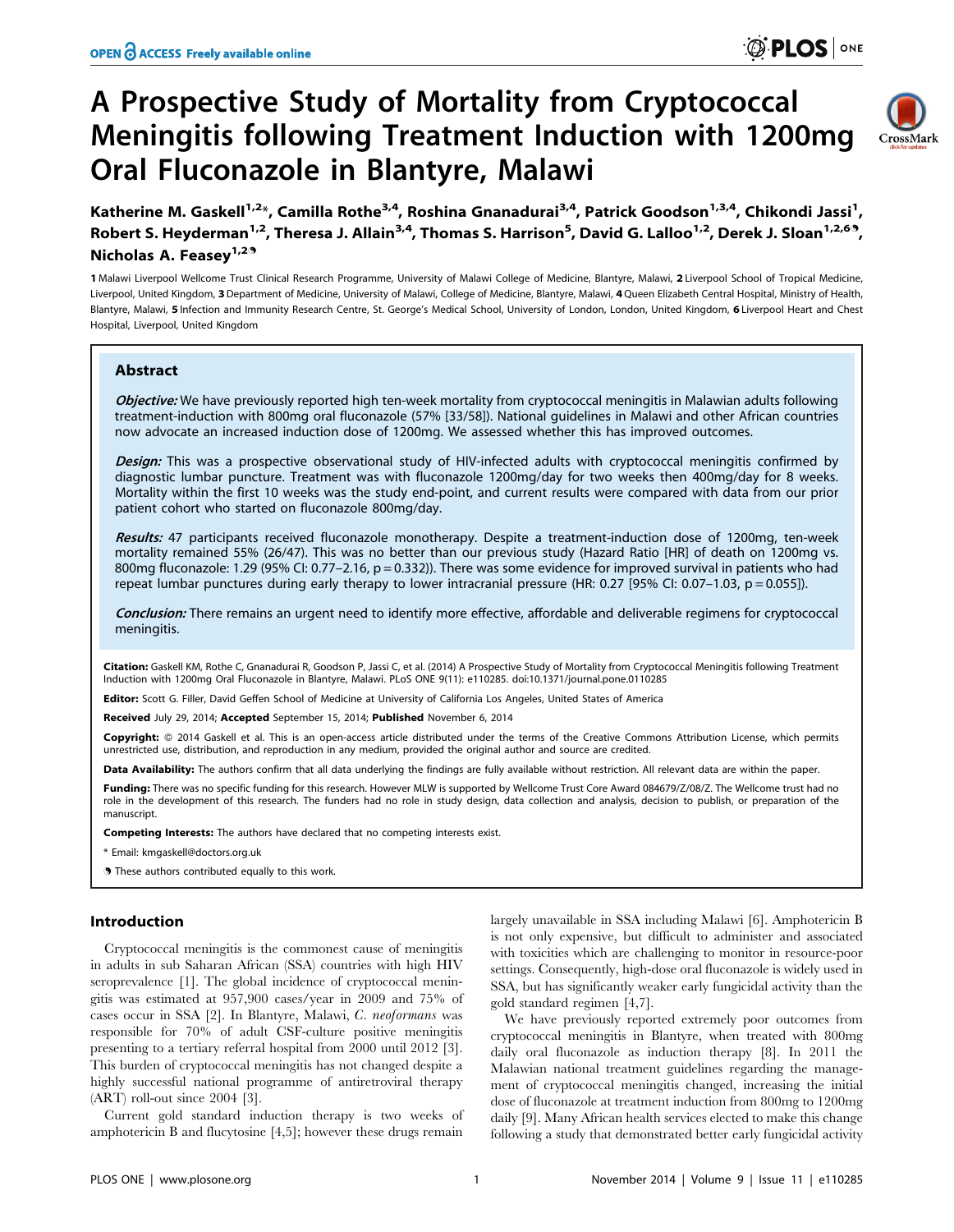using 1200mg fluconazole than with 800mg [10]. We present a pragmatic, prospective observational study of clinical outcomes from cryptococcal meningitis using this dose, which is the current standard of care for many African countries.

# Methods

Queen Elizabeth Central Hospital (QECH) Blantyre is the largest government hospital in Malawi and admits approximately 10,000 adult patients per year. All patients with clinical features of meningitis undergo diagnostic lumbar puncture (LP). Inclusion criteria were unchanged from the previous study [8].

Consecutive adult patients (age  $\geq 16$ ) with a first presentation of cryptococcal meningitis were recruited between September 2012 and May 2013. The diagnosis was confirmed by positive India-Ink microscopy of CSF or culture-confirmed C. neoformans from CSF. Cryptococcal antigen testing (CrAg), quantitative cryptococcal cultures and fluconazole resistance testing were unavailable. Subjects' clinical history, including HIV diagnosis and ART history were recorded. Patients without a recent HIV test were confidentially counselled and tested. Presence of focal neurological deficit, Glasgow Coma Score (GCS) and modified Rankin score (mRS) were recorded. mRS is a 6 point disability scale  $(0 = No$ symptoms,  $1 = No$  significant disability,  $2 = Minor$  disability,  $3 =$ Moderate disability,  $4 =$  Moderate-severe disability,  $5 =$  Severe disability/bed-ridden). Patients were reviewed on admission to the study, on discharge home, at four weeks and ten weeks from diagnosis.

Patients were treated according to national guidelines with 1200mg fluconazole per day for two weeks at induction followed by 400mg/day for a further 8 weeks, then lifelong secondary prophylaxis at 200mg/day [9]. A small donated supply of Amphotericin B was sporadically available for readmitted patients with evidence of fluconazole failure and patients swapped to this agent were withdrawn from the study. Patients not already receiving ART were initiated 4 weeks after diagnosis. Although national guidelines recommend daily LPs to serially reduce intracranial pressure (ICP) during early therapy, this was impossible due to staffing limitations and a lack of CSF manometry equipment. Routine practice at QECH was to undertake therapeutic LP in the event of symptoms suggesting raised ICP (e.g. severe headache).

The study endpoint was mortality at 10 weeks from diagnosis. Statistical analysis was undertaken using ''R'' (version 2.15.2). Clinical parameters of study participants were compared with those from our previous study [6] by a two sample Wilcoxon test for continuous variables or a  $\chi^2$ -test for categorical variables. The study endpoint, and the relationships between prior ART or repeat LPs and mortality were assessed by survival analysis using Hazard Ratios (HRs) and Kaplan-Meier plots. The binomial exact test was used to calculate confidence intervals (CI) around death rates.

The study was prospectively approved by the University of Malawi College of Medicine Research Ethics Committee (COMREC no: P04/10/926). Informed written consent was obtained from patients to enrol in the study. Informed written consent was obtained from guardians if patients lacked mental capacity, due to advanced cryptococcal disease, to provide valid consent. The consent procedure and forms were reviewed and approved by COMREC, including the guardian consenting procedure. Two copies of the consent forms were signed per patient; one was retained by the patient and another by the study team.

# Results

58 patients were screened for enrolment, 3 patients were excluded because C. neoformans was isolated from blood only. Five patients were lost to follow up and therefore not included in the analysis. 3 patients were withdrawn because they were switched to Amphotericin B therapy by their physician; 2 of whom survived. Data from the remaining 47 patients is presented here; 46 were CSF culture-positive for C. neoformans and one patient was culture negative but India-Ink microscopy positive.

The median age was 35 years (Inter-quartile range [IQR]: 32– 40 years) and 51% (24/47) were male. All patients presented with headache, the median duration at presentation was 7 days (IQR: 7–17 days).  $24\%$  (11/46) had a GCS  $\leq$  14/15. mRS scores showed 24/50 (51%) subjects had moderate to severe disability (grade 3– 5).

All patients were HIV infected with a median CD4 count of 36 cells/ $\mu$ l (IQR: 17–62 cells/ $\mu$ l). At baseline, 45% (21/47) were taking ART for a median duration of 63 days (IQR: 21–551 days). A further 17% (8/47) commenced ART during the course of the study and 6% (3/47) had previously commenced ART but defaulted treatment.

Mortality at 10 weeks was 55% (26/47). The median time to death was 16 days (IQR: 7–49 days). In the previous cohort, mortality at 10 weeks amongst patients who received fluconazole 800mg/day was 57% (33/58) and median time to death was 19 days (IQR: 6–61 days). Figure 1 shows Kaplan-Meier survival plots for patients initiated on fluconazole 800mg (1A) and fluconazole 1200mg (1B); there is no difference in survival between the two induction doses. The HR for death on 1200mg vs. 800mg was 1.29 (95% CI: 0.77–2.16, p = 0.332).

The only significant clinical differences between patients in this study and the previous cohort pertained to ART; a higher proportion of patients in the current study were taking ART at enrolment and the duration of prior ART was longer (see Table 1). In the current study, there was some evidence of improved survival in patients on ART prior to enrolment (HR for death in those who presented on ART vs. those not on ART: 0.48 [95% CI: 0.21–1.07,  $p = 0.071$ ]). Combining all 105 patients



Figure 1. Kaplan-Meier Survival plot of patients on fluconazole. A: 800mg induction dose. B: Kaplan-Meier Survival plot of patients on fluconazole 1200mg induction dose. doi:10.1371/journal.pone.0110285.g001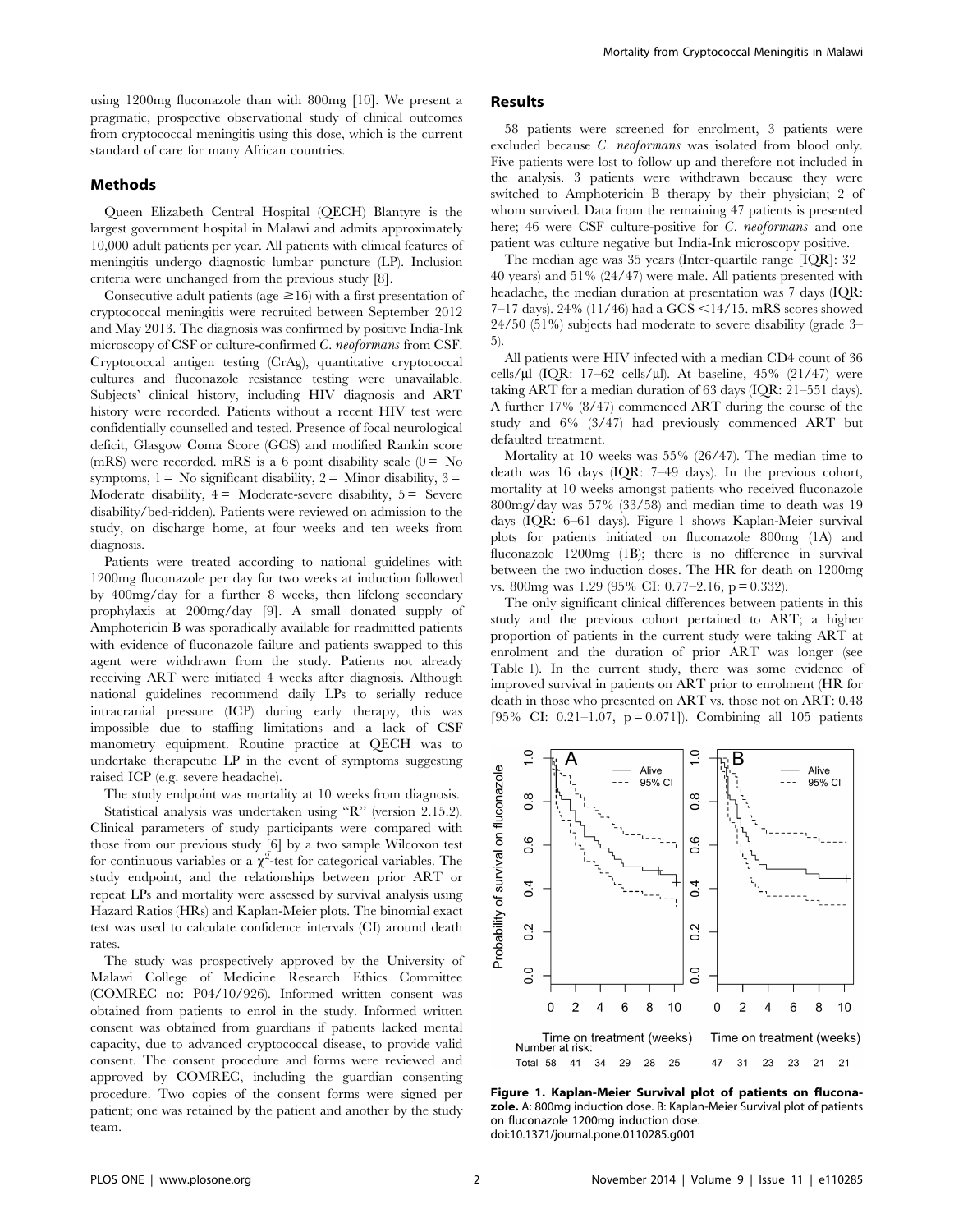Table 1. Comparison of baseline variables between patients initiated on fluconazole 800mg and those initiated on fluconazole 1200mg.

| <b>Baseline variable</b>                                 | Patients initiated on Fluconazole 800mg OD<br>$N = 58$ [8] | Patients initiated on Fluconazole 1200mg OD<br>$N = 47$ | p-value <sup>a</sup> |
|----------------------------------------------------------|------------------------------------------------------------|---------------------------------------------------------|----------------------|
| Age in years, median (IQR)                               | $32(29-39)$                                                | $35(32-40)$                                             | 0.130                |
| Male sex, n (%)                                          | 33 (55)                                                    | 24 (51)                                                 | 0.824                |
| Headache duration in days, median (IQR)                  | $14(5-30)$                                                 | $7(7-17)$                                               | 0.508                |
| Cranial nerve palsy/localising signs, n (%) <sup>b</sup> | 5(10)                                                      | 12(21)                                                  | 0.225                |
| $GCS < 14/15$ , n (%)                                    | 14(25)                                                     | 11(24)                                                  |                      |
| Modified Rankin Score > 3/5, n (%)                       | 24 (41)                                                    | 23 (49)                                                 | 0.564                |
| HIV status known at recruitment, n (%)                   | 35(60)                                                     | 35(75)                                                  | 0.187                |
| CD4 count in cells/µl, median (IQR)                      | $37(11-58)$                                                | $36(17-62)$                                             | 0.721                |
| On ART at baseline, n (%)                                | 13(22)                                                     | 21(45)                                                  | 0.027                |
| Duration of prior ART, median (IQR) <sup>c</sup>         | $20(5-67)$                                                 | $63(21-511)$                                            | 0.048                |

<sup>a</sup>Continuous variables analysed by Wilcoxon test, categorical variables analysed by  $\chi^2$ -test test.<br><sup>b</sup>includes blindness, cranial nenve palsies or focal weakness.

bIncludes blindness, cranial nerve palsies or focal weakness.

doi:10.1371/journal.pone.0110285.t001

across both studies, mortality was not significantly affected by prior ART (HR for death: 0.84 [95% CI: 0.49–1.46, p = 0.550]). No other evidence of difference in clinical severity at presentation between the two cohorts was observed.

Repeat CSF drainage was performed on 11/23 (23%) patients in the current study and 16/58 (28%) in the previous cohort with symptoms suggestive of raised ICP. In the current study, there was weak evidence towards survival in patients who had repeat LPs (HR for death if LP repeated: 0.27 [95% CI: 0.07–1.03,  $p = 0.055$ ]). When data from both studies were combined, this weak survival evidence persisted (HR for death: 0.52 [95% CI:  $0.25-1.07$ ,  $p = 0.077$ ]).

This study was not designed as a prospective randomised controlled comparison two doses of fluconazole. Instead, we present prospective observational data revealing death from fluconazole in 55% (95% CI: 40–70%) patients treated with 1,200mg fluconazole and 57% (95% CI: 43–70%) patients treated with 800mg fluconazole. Both studies indicate that cryptococcal meningitis therapy based on induction with oral fluconazole, whether at 800 or 1200mg/day achieves unacceptably poor outcomes.

#### **Discussion**

A Ugandan study of fluconazole demonstrated higher EFA in CSF at a daily dose of 1200mg than 800mg without increased toxicity [10], and it was hoped that this would translate into improved clinical outcomes. However, a more recent pharmacokinetic-pharmacodynamic (PK-PD) model of treatment with 1200mg fluconazole predicted that only 67% of patients on this dose will obtain adequate CSF drug concentrations to achieve fungal stasis [11]. In our study, 10-week mortality from cryptococcal meningitis in Malawi has not improved following an increase in the induction dose of fluconazole from 800mg to 1200mg. The highest mortality occurred in the initial two weeks, suggesting that rapid fungal clearance is essential for a good clinical outcome.

Expanded access to ART in Malawi [12] meant that more patients had received ART before recruitment to the current cohort than in our previous study of fluconazole 800mg/day [8]. This raises the possibility that Immune Reconstitution Inflammatory Syndrome (IRIS) masked a benefit from the higher dose of fluconazole, however in the current study, there was slightly higher survival in patients on ART and in a combined analysis of both studies the effect of prior ART was non-significant. Secondly IRIS is unlikely as these patients were culture positive with CD4 counts  $\leq$ 50 cells/uL at presentation. Overall, these data do not support a negative confounding effect from IRIS.

Despite improved ART provision, there remains a large population with advanced HIV in Blantyre, and there is an urgent need to protect them from cryptococcal meningitis. General strategies include earlier HIV diagnosis and treatment. A specific approach with increasing evidence of cost-effectiveness is CrAg screening and treatment of asymptomatic antigenaemia in the ART clinic [13,14,15].

Several studies have reported that serial LPs to lower ICP during treatment of cryptococcal meningitis may improve outcomes [16,17]. Although Malawian national guidelines suggest performing daily LPs during early therapy [9], there is neither adequate staffing nor the equipment for this to be possible. Without CSF manometers we could only repeat LPs on patients with symptoms of raised ICP. There was weak evidence of improved survival in this group. Importantly the individuals selected for additional procedures had the worst initial symptoms; these data support the importance of therapeutic CSF drainage. The benefit of serial LPs may be even greater if they are routinely guided by CSF pressure measurement.

The current and previous study recruited patients with similar characteristics in the same setting, however they have limitations; the studies were undertaken sequentially, not as part of a combined randomised controlled trial. Furthermore, there was some loss to follow up and it was different to monitor adherence to therapy. Serial CD4-counts and HIV-viral loads were unavailable preventing a formal diagnosis of IRIS. Nevertheless, the studies provide important information on the treatment of cryptococcal meningitis from an authentic high-burden setting.

Oral fluconazole is currently the only routinely available therapy in much of SSA, but mortality rates are unacceptably high. An increase in the recommended induction dose from 800mg to 1200mg daily has had no impact on clinical outcomes in Malawi. There are on-going studies with even higher doses of fluconazole, (ACTG study: [http://clinicaltrials.gov/show/](http://clinicaltrials.gov/show/NCT00885703) [NCT00885703](http://clinicaltrials.gov/show/NCT00885703)) and of novel therapeutic strategies (''Advancing